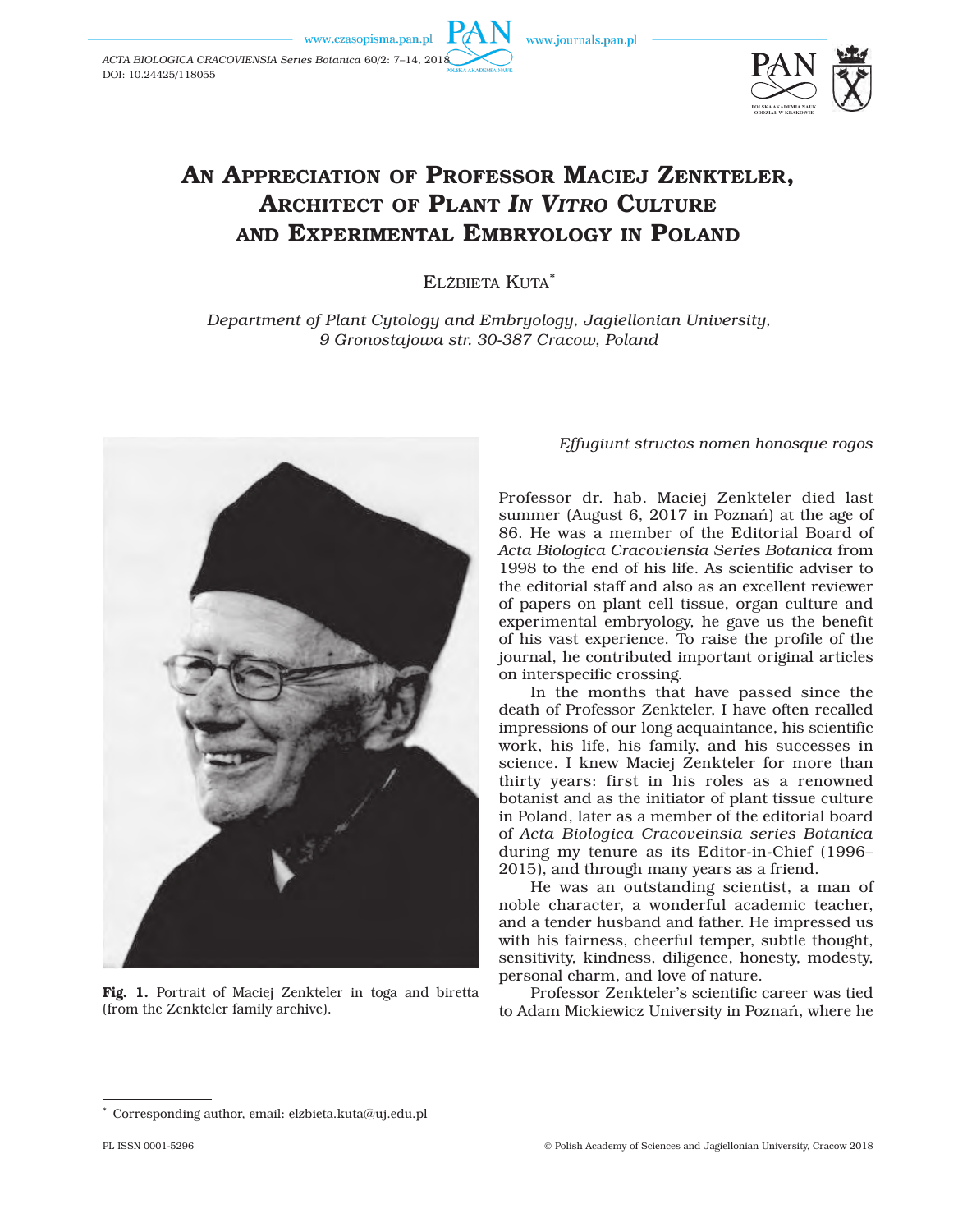www.czasopisma.pan.pl



graduated with a master's degree (1957), earned his PhD (1962), achieved tenure (1969) and was made a Professor of Life Sciences (1989). For twenty-five years he headed the Department of General Botany in the Faculty of Biology (1978–2002). He was Vice Director of the Institute of Experimental Biology (1981–1984), President of the Poznań Branch of the Polish Botanical Society (1992–2001), and a member of numerous commissions of Polish Scientific Research Institutions, and Scientific Councils of the Polish Academy of Sciences.

His scientific work was devoted to experimental botany (plant cell, tissue and organ culture *in vitro*) and embryology. He began his research by focusing on a variety of processes: differentiation and redifferentiation during *de novo* plant organogenesis; anther culture to induce androgenic development of haploid embryos; and pistil and ovule culture for gynogenetic formation of haploid embryos. In later years he investigated *in vitro* pollination of angiosperm ovules in interspecific and intergeneric crosses in order to break isolation barriers, and also created a highly efficient protocol for hybrid embryo culture. He developed a number of useful *in vitro* techniques, now widely applied. His research proved very important not only to



Fig. 2. Portrait of Maciej Zenkteler (from the Zenkteler family archive).

plant embryologists but also to plant breeders for practical application.

www.journals.pan.pl

Professor Zenkteler gained valuable experience in foreign laboratories: at the University of Wisconsin-Madison (USA) in the laboratory of Professor D.C. Cooper and Professor H.M. Hildebrandt (1960–1961), at Dehli University in the Department of Botany under the supervision of Professor P. Maheshwari (1964–1965), at the Max Planck Institute in Tübingen in the laboratory of Professor G. Mehlers (1978), at the Max Planck Institute in Cologne-Vogelsang in the laboratory of Professor J. Straub, at the University of Melbourne in the laboratory of Professor G.L. Davis (1985) and at Freie Universität Berlin in the laboratory of Professor O. Schieder (1992, 1993). Having gained such a wealth of knowledge and experience abroad, he supported the newly opened *in vitro* laboratories at Polish universities and institutes. One of them was the *in vitro* culture laboratory of the Jagiellonian University's Department of Plant Cytology and Embryology (that laboratory was initiated by Professor Janina Małecka, continued by Professor Lesław Przywara and by me, and is currently supervised by Dr. hab. Marzena Popielarska-Konieczny).

Professor Zenkteler was active to the very end. He cooperated with the De Roose company (Ghent, Belgium) on crossing between Araceae species (*Anthurium andreanum* × *Spatiphyllum wallisii*) to obtain new races, with the Floris company (Netherlands) to produce blue-flowering hybrids between *Gerbera* and *Aster amellus*, and with the Rijk Zwaan seed company (Netherlands) to induce gynogenic haploid embryos in intergeneric crossing experiments (lettuce  $\times$  chicory, lettuce  $\times$  sunflower,  $tomato \times cucumber$ ).

Professor Zenkteler's main interests included distant pollination via *in vitro* pollination of ovules attached to the placenta in intergeneric crosses of economically important plants such as Brassicaceae in order to introduce important traits, and experiments in which pistils of *Salix* were pollinated with different *Populus* species in order to produce bioenergetic hybrid plants with higher biomass than *Salix*. His dream was to break the strong barriers to crossing between angiosperms and gymnosperms. To do this, he pollinated ovules of *Melandrium album* with pollen of *Pinus wallichiana* in an *in vitro* model. The experiment ended in the formation of two-celled haploid embryos, indicating parthenogenetic division of *Melandrium* egg cells without the involvement of the male genome of *Pinus*.

Professor Zenkteler was the author of more than a hundred publications, including academic books or chapters, ten chapters in foreign monographs, and papers in prominent foreign and Polish journals.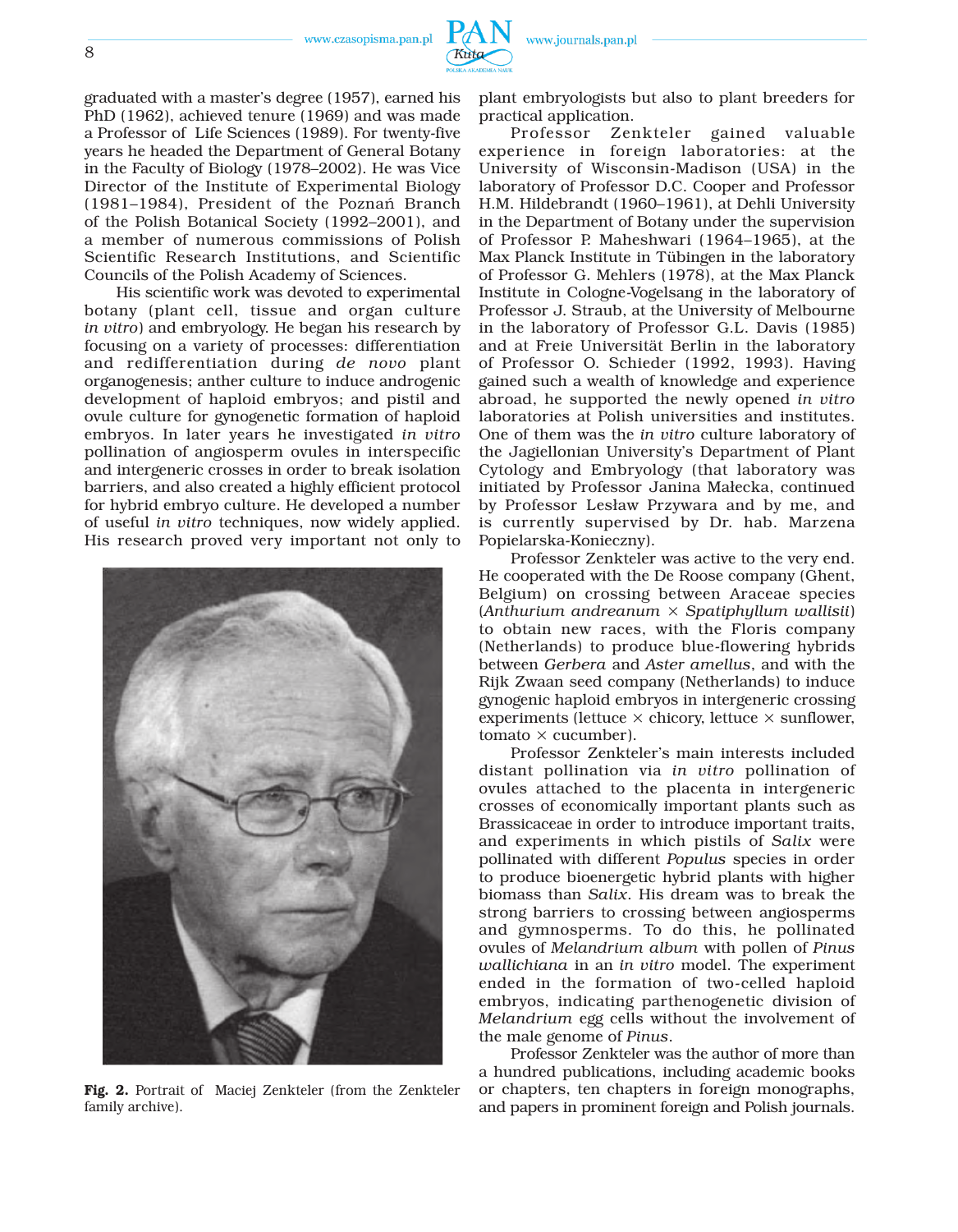



Fig. 3. Maciej Zenkteler's family. Top, Elżbieta and Maciej, wedding picture. Below, daughter Barbara with husband Michał (at left), son Maciej with wife Małgorzata (at right); grandchildren (last row): Barbara's sons Wojciech and Tomasz (at left); Maciej's children Julia, Mia and Adam (at right) (from the Zenkteler family archive).

The last paper, entitled "Development of haploid embryos and plants of *Lactuca sativa* induced by distant pollination with *Helianthus annuus* and *H. tuberosus"*, was published in *Euphytica* in 2016 (vol. 208, pp. 439–451).

Professor Zenkteler was a mentor of graduate students and junior faculty alike, teaching multiple courses in botany, leading workshops and practical *in vitro* lab courses for students and researchers from Polish and foreign academic centers, supervising numerous master's theses (more than 120) and doctoral dissertations (9), reviewing doctoral theses (44) and habilitation applications

(23), and preparing applications for the title of professor (14).

From 2002 he was Professor Emeritus in the Department of General Biology at Adam Mickiewicz University but remained hard at work in the laboratory, doing experiments, writing papers and attending conferences.

In 2012, Adam Mickiewicz University celebrated the renewal of Professor Zenkteler's doctorate – fifty years after he earned it.

He received a number of prestigious awards for his achievements, including the Gold Cross of Merit (1977), the Knight's Cross of the Order of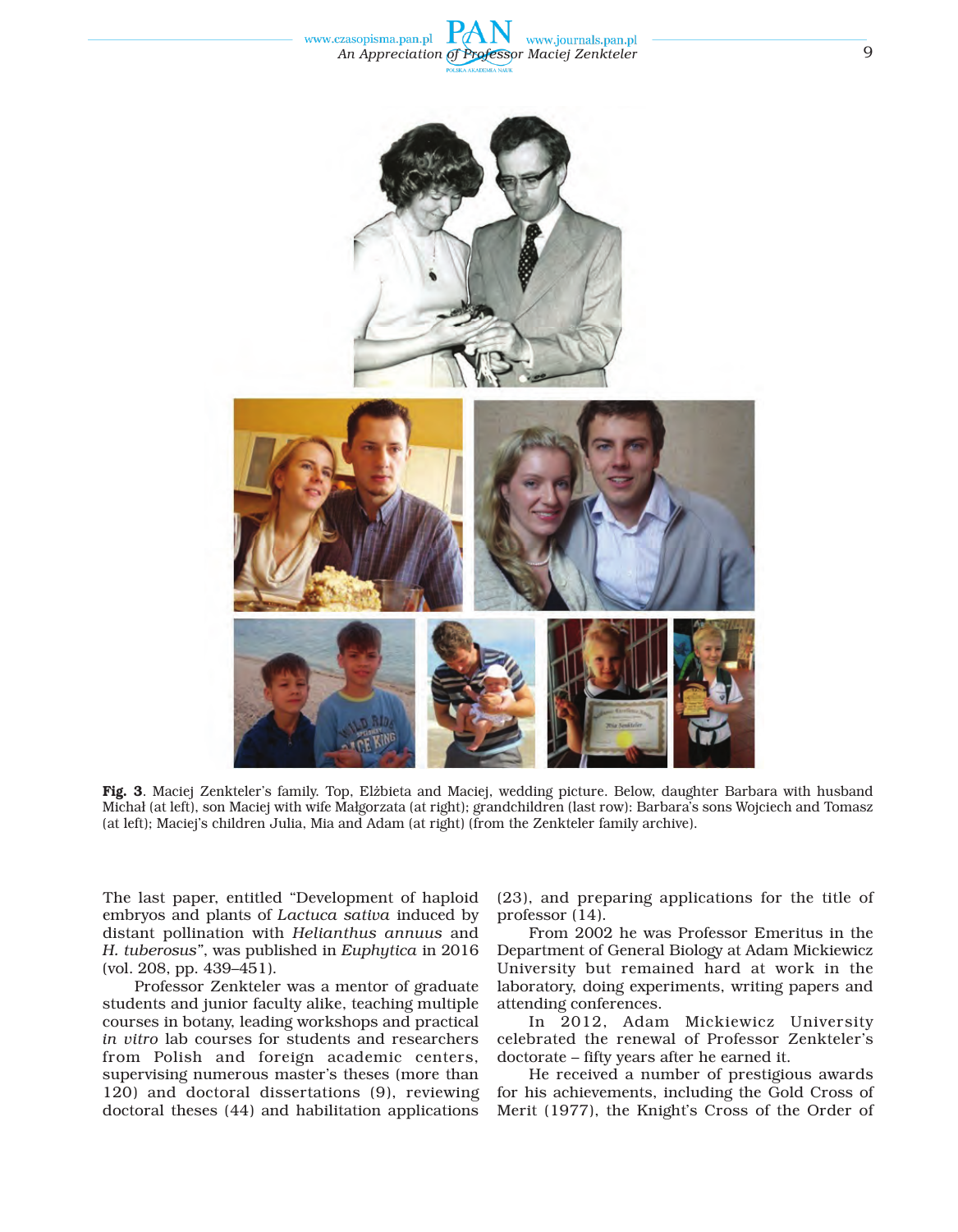

Fig. 4. Planting the Professor Maciej Zenkteler Memorial Tree (hornbeam, *Carpinus betulus*), at the Morasko campus of Adam Mickiewicz University in Poznań on October 3, 2017. Pictured are Elżbieta Zenkteler and members of the Council of the Faculty of Biology and the Department of General Botany of Adam Mickiewicz University at the ceremony (from the Zenkteler family archive).



Fig. 5. Maciej Zenkteler with students and staff members in the greenhouse of the Rijk Zwaan seed company in the Netherlands during artificial pollination of lettuce  $\times$  chicory (**A**) and lettuce  $\times$  sunflower (**B**) (from the Zenkteler family archive).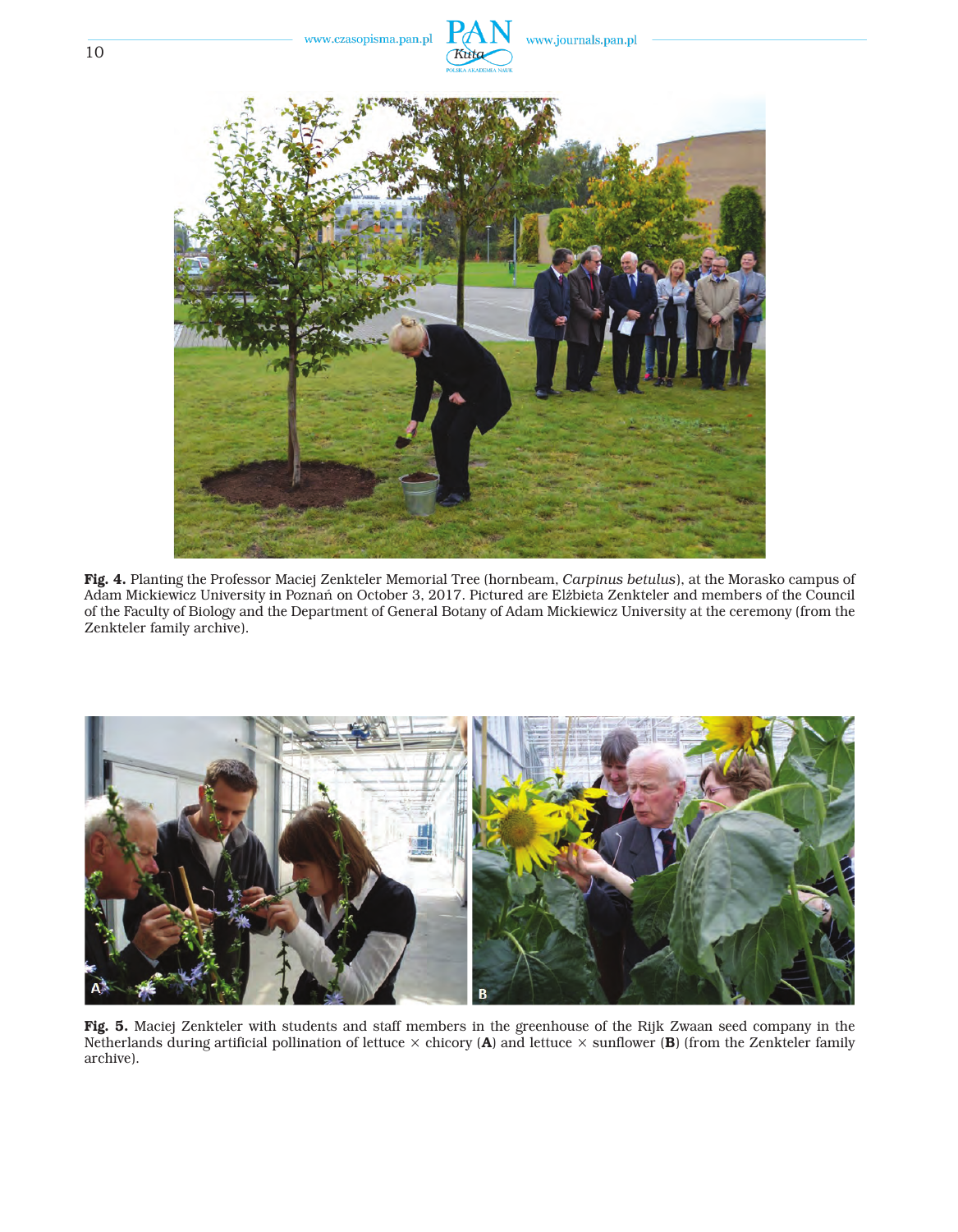



Fig. 6. Caricature of Maciej Zenkteler by Stanisław Mrowiński (from the Zenkteler family archive).



Fig. 7. Professor Zenkteler surrounded by various species of plants that he used for research. The inscription reads: *He was stable ... only they changed* (epigram of Jan Sztaudynger). Montage given to Professor Zenkteler by Professors Anna Mikuła and Jan Rybczyński of the Polish Academy of Sciences Botanical Garden Center for Biological Diversity Conservation in Powsin during the fiftieth-year doctoral renewal ceremony at Adam Mickiewicz University on March 19, 2012 (from the Zenkteler family archive).



Fig. 8. Celebration of the renewal of Professor Zenkteler's doctorate fifty years later, at Adam Mickiewicz University on March 19, 2012 (from the Zenkteler family archive).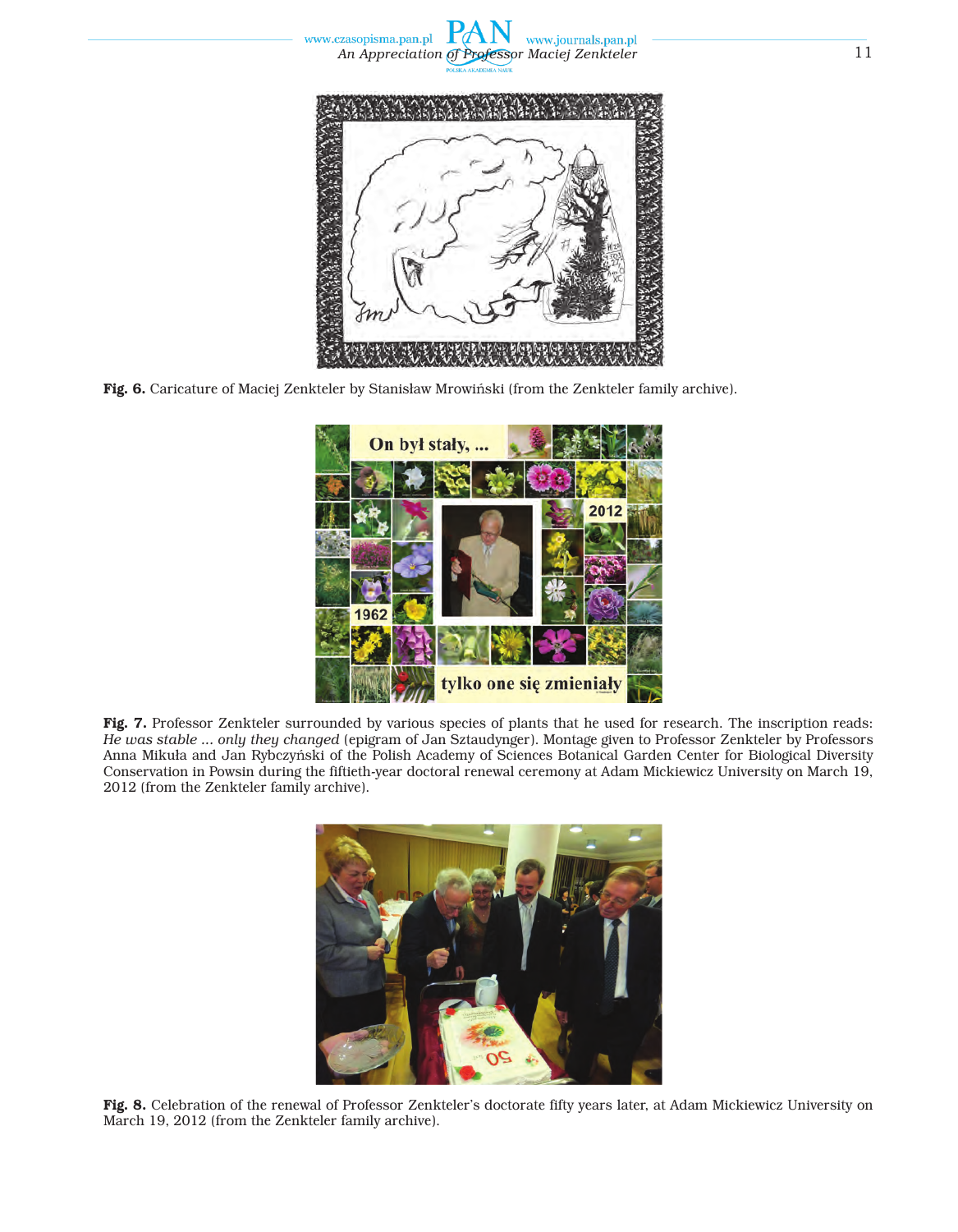



Fig. 9. Maciej Zenkteler and Professor Ewa Łojkowska at the XIII Conference on Biotechnology and *In Vitro* Culture, Rogów, Poland, 2012 (from the Zenkteler family archive).



Fig. 10. Maciej Zenkteler during summer vacation (from the Zenkteler family archive).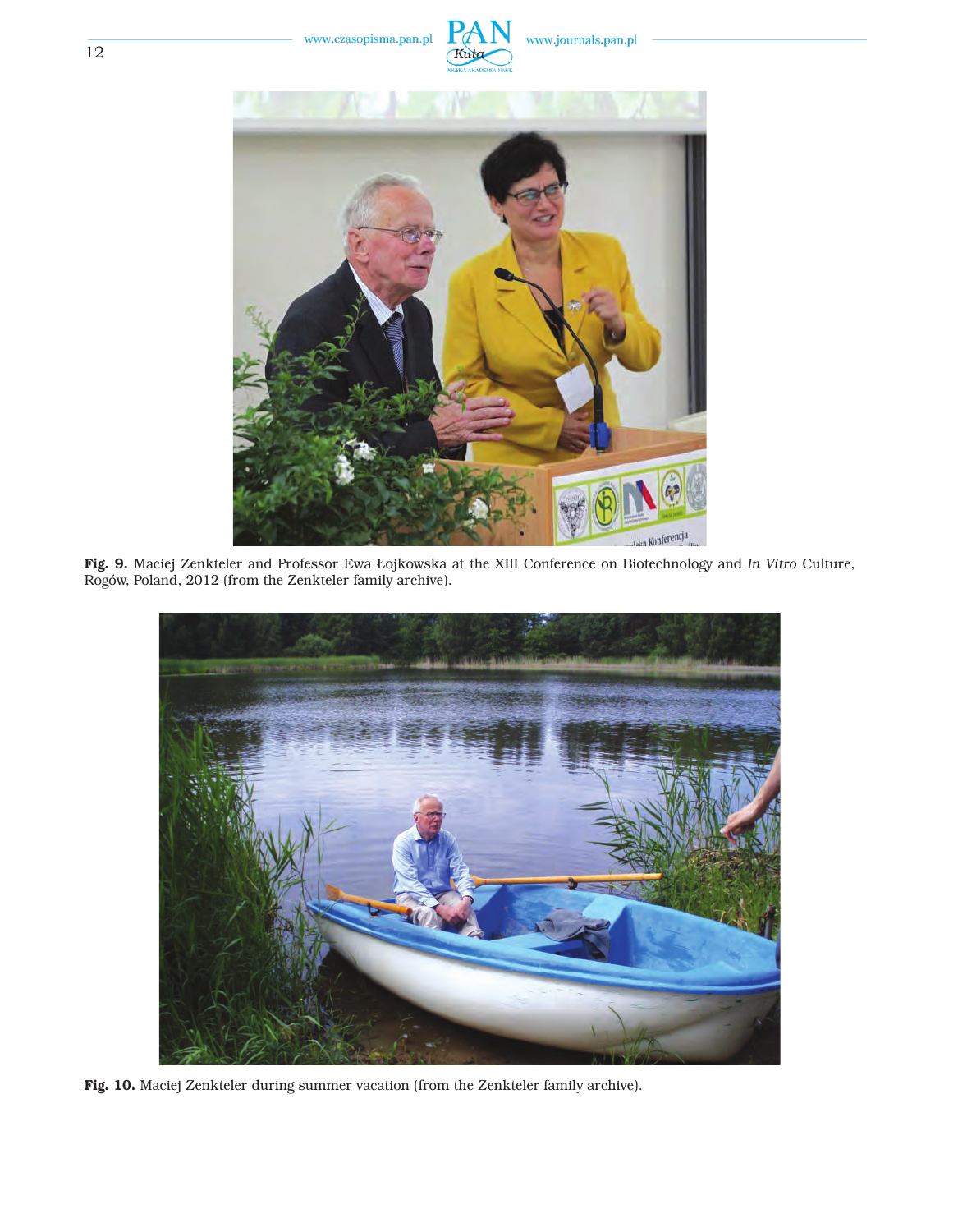Polonia Restituta (1979), the Medal of the National Education Commission (1989), the Władysław Szafer Medal (2007), University Rector's awards for scientific and educational activities, and the Award of the Minister of National Education for his life's work. But for this modest man the most important reward was the friendship and kindness of the people who surrounded him. "Friends are like silent angels who raise us when our wings no longer can fly". Such the angel was his wife Elżbieta, who cared for him to the end.

His devotion to science – and his wonderful personality – won him the admiration of all who knew him. We sorely miss him.

\* \* \*

On October 3, 2017, a hornbeam tree was planted at the Morasko Campus of Adam Mickiewicz University in memory of Professor Maciej Zenkteler. The hornbeam tree symbolizes resistance, endurance and strength of character.

*Carminibus vives semper, Maciej, tuis* 

## SELECTED PUBLICATIONS

- ZENKTELER M, HILDEBRANDT CD, and COOPER C. 1961. Growth *in vitro* of mature and immature carrot embryos. *Phyton*  17: 125–128.
- ZENKTELER M. 1966. Multiple shoot formation from the embryonal mass of *Fagopyrum sagittatum* Gilib. *Current Science* 53: 18–19.
- ZENKTELER M. 1967. Test tube fertilization of ovules in *Melandrium album* Mill. with pollen grains of several species of the *Caryophyllaceae* family. *Experientia* 23: 775–776.
- ZENKTELER M, MODRZEJEWSKI R, and GUZOWSKA I. 1970. Cytological studies on the regenerating female gametophyte of *Taxus baccata* L. and mature endosperm of *Tilia platyphyllos* Scop. in *in vitro* culture. *Acta Societatis Botanicorum Poloniae* 39: 161–173.
- ZENKTELER M. 1972. Development of embryos and seedlings from pollen grains in *Lycium halimifolium* Mill. *in vitro* culture. *Biologia Plantarum* 14: 420–422.
- ZENKTELER M. 1972. *In vitro* formation of plants from leaves of several species of the *Solanaceae* family. *Biochemie und Physiologie der Pflanzen* 163: 509–512.
- ZENKTELER M. 1973. *In vitro* development of embryos and seedlings from pollen grains of *Solanum dulcamara* L. *Zeitschrift für Pflanzenphysiologie* 69: 189–192.
- ZENKTELER M, and MISIURA E. 1974. Induction of androgenetic embryos from cultured anthers of *Hordeum*, *Secale* and *Festuca*. *Biochemie und Physiologie der Pflanzen* 165: 337–340.
- ZENKTELER M, MISIURA E, and GUZOWSKA I. 1975. Studies on obtaining hybrid embryos in test tubes. In: Mohan Ram WHY, Shah JJ, Shah CK [eds.], *Form, Structure and Function in Plants*, 180–187. Sartia Prakashan, Nauchandi, Merrut.
- ZENKTELER M, and MELHERS G. 1978. *In vitro* hybridization by sexual methods and by fusion of somatic protoplasts. *Theoretical and Applied Genetics* 52: 81–90.
- ZENKTELER M, and STRAUB J. 1979. Cytoembryological studies on the process of fertilization and the development of haploid embryos of *Triticum aestivum* L. (2n = 47) after crossing with *Hordeum bulbosum* (2n = 14). *Zeitschrift für Pflanzenzüchtung* 82: 3–44.
- ZENKTELER M. 1980. Intraovarian and *in vitro* pollination. *International Review of Cytology*, Suppl. 11B: 137–156.
- ZENKTELER M, IDZIKOWSKA K, PONITKA A, and MŁODZIANOWSKI F. 1981. The first stages of microspore division in anthers of *Hordeum vulgare* cultured *in vitro*. *Flora* 171: 11–22.
- ZENKTELER M, and MÓL R. 1982. Cytoembryological studies on some wild species as pollinators of wheat and barley. *Zeitschrift für Pflanzenzüchtung* 89: 31–38.
- ZENKTELER M, and ŚLUSARKIEWICZ-JARZINA A. 1983. Development of hybrid plants from ovules of *Nicotiana tabacum* pollinated *in vitro* with pollen grains of *Nicotiana knightiana*. *Experientia* 39: 1399–1400.
- ZENKTELER M. 1984. *In vitro* pollination and fertilization. In: Vasil IG [ed.], *Cell Culture and Somatic Cell Genetics of Plants*, 269–275. Vol. 1. Academic Press, Orlando, San Diego, New York.
- ZENKTELER M, and NITZSCHE W. 1984. Wide hybridization experiments in cereals. *Theoretical and Applied Genetics*  68: 311–315.
- ZENKTELER M. [ed.] 1984. *Hodowla Komórek i Tkanek Roślinnych*. PWN, Warszawa.
- ZENKTELER M, and NITZSCHE W. 1985. *In vitro* culture of ovules of *Triticum aestivum* et early stages of embryogenesis. *Plant Cell Reports* 4: 168–171.
- ZENKTELER M, and ŚLUSARKIEWICZ-JARZINA A. 1986. Sexual reproduction in plants by applying the method of test tube fertilization of ovules. In: Horn W, Jensen CJ, Odenbach W, Schieder O [eds.], *Genetic Manipulation in Plant Breeding*, 415–423. Walter de Gruyter and Co., Berlin, New York.
- ZENKTELER M, MAHESWARAN G, and WILIAMS EG. 1987. *In vitro* placental pollination in *Brassica campestris* and *B. napus*. *Journal of Plant Physiology* 128: 245–250.
- ZENKTELER M. 1990. *In vitro* fertilization and wide hybridization in higher plants. *Critical Reviews in Plant Science*  9: 267–279.
- ZENKTELER M. 1990. *In vitro* fertilization of ovules of some species of *Brassicaceae*. *Plant Breeding* 105: 221–228.
- ZENKTELER M, and NITSCHE W. 1990. *In vitro* culture of wheat ovules. In: Bajaj WYPS [ed.], *Biotechnology in Agriculture and Forestry*, 262–268. 13 Wheat. Springer Verlag, Berlin, Heidelberg, New York.
- ZENKTELER M. 1992. *In vitro* fertilization: a method facilitating the production of hybrid embryos and plants. In: Ottaviano E, Mulcahy DL, Sari Gorla M, Bergamini Mulcahy G [eds.], *Angiosperm Pollen and Ovules,* 331–335. Springer Verlag, Berlin, Heidelberg, New York.
- ZENKTELER M. 1992. Wide hybridization in higher plants by applying the method of test tube pollination of ovules. In: Dattee J, Dumas C, Gallais A [eds.], *Reproductive Biology and Plant Breeding*, 205–214. Springer Verlag, Berlin, Heidelberg, New York.
- ZENKTELER M. 1995. Self and cross pollination of ovules in test tubes. In: Terzi M, Cella R, Falavigna A [eds.], *Current Is-*